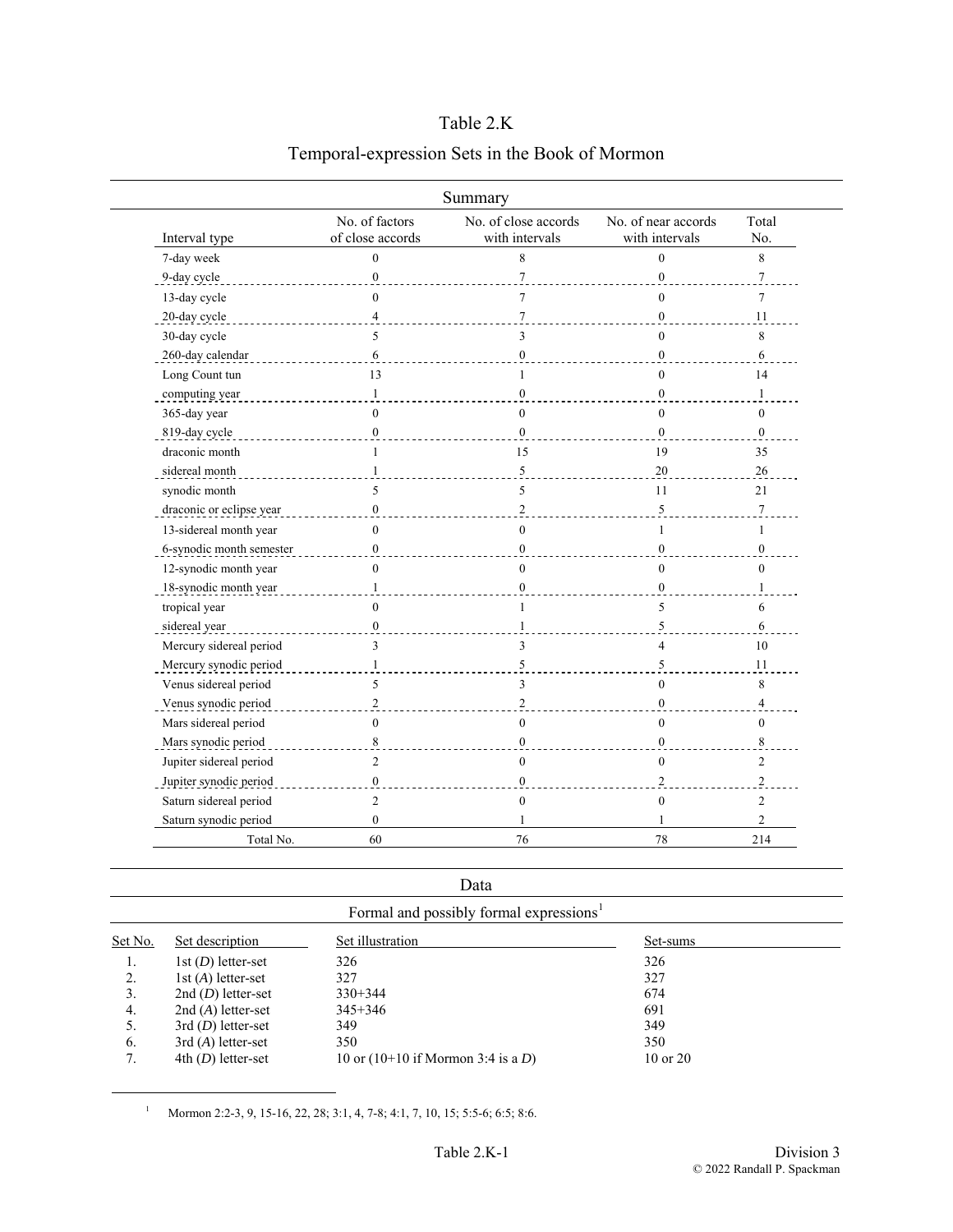| Set No. | Set description          |                                                                                                                                                                                                                                                                                                                                                                                          | Set illustration                                                                                                                                                          | Set-sums                                                        |  |
|---------|--------------------------|------------------------------------------------------------------------------------------------------------------------------------------------------------------------------------------------------------------------------------------------------------------------------------------------------------------------------------------------------------------------------------------|---------------------------------------------------------------------------------------------------------------------------------------------------------------------------|-----------------------------------------------------------------|--|
| 8.      | Only $(F)$ letter-set    |                                                                                                                                                                                                                                                                                                                                                                                          | 360                                                                                                                                                                       | 360                                                             |  |
| 9.      | $4th(A)$ letter-set      |                                                                                                                                                                                                                                                                                                                                                                                          | $361+362+363+364$                                                                                                                                                         | 1450                                                            |  |
| 10.     | 5th $(D)$ letter-set     |                                                                                                                                                                                                                                                                                                                                                                                          | 366                                                                                                                                                                       | 366                                                             |  |
| 11.     | 5th $(A)$ letter-set     |                                                                                                                                                                                                                                                                                                                                                                                          | 367 or (367+375 if Mormon 4:16 is an A)                                                                                                                                   | 367 or 742                                                      |  |
| 12.     | $6th$ (D) letter-set     |                                                                                                                                                                                                                                                                                                                                                                                          | 379                                                                                                                                                                       | 379                                                             |  |
| 13.     | $6th(A)$ letter-set      |                                                                                                                                                                                                                                                                                                                                                                                          | 380                                                                                                                                                                       | 380                                                             |  |
| 14.     | 7th $(D)$ letter-set     |                                                                                                                                                                                                                                                                                                                                                                                          | 384 or (384+400 if Mormon 8:6 is included)                                                                                                                                | 384 or 784                                                      |  |
| 15.     | All $(A)$ letter-sets    |                                                                                                                                                                                                                                                                                                                                                                                          | $327+691+350+1450+367$ or $742+380$                                                                                                                                       | 3565 or 3940                                                    |  |
| 16.     | All $(D)$ letter-sets    |                                                                                                                                                                                                                                                                                                                                                                                          | $326+674+349+10$ or $20+366+379+384$ or 784                                                                                                                               | 2488 or 2498 or 2888 or 2898                                    |  |
| 17.     | Total formal expressions |                                                                                                                                                                                                                                                                                                                                                                                          | 360+3565 or 3940+2488 or 2498 or 2888 or 2898                                                                                                                             | 6413 or 6423 or 6813 or 6823 or<br>6788 or 6798 or 7188 or 7198 |  |
| Set No. | Set-context              |                                                                                                                                                                                                                                                                                                                                                                                          | Near or close accord                                                                                                                                                      |                                                                 |  |
| 1.      | 326 days                 |                                                                                                                                                                                                                                                                                                                                                                                          | a close accord with the length of 12 mean draconic months (about 326.5466 days)                                                                                           |                                                                 |  |
|         |                          |                                                                                                                                                                                                                                                                                                                                                                                          | a near accord with the length of 12 mean sidereal months (about 327.8599 days)<br>a near accord with the length of 11 mean synodic months (about 324.8365 days)           |                                                                 |  |
| 2.      | 327 days                 |                                                                                                                                                                                                                                                                                                                                                                                          | a close accord with the length of 12 mean draconic months (about 326.5466 days)                                                                                           |                                                                 |  |
|         |                          |                                                                                                                                                                                                                                                                                                                                                                                          | a close accord with the length of 12 mean sidereal months (about 327.8599 days)                                                                                           |                                                                 |  |
| 3.      | 674 days                 |                                                                                                                                                                                                                                                                                                                                                                                          | a close accord with the length of 3 mean sidereal periods of Venus (about 674.1035 days)                                                                                  |                                                                 |  |
| 4.      | 691 days                 |                                                                                                                                                                                                                                                                                                                                                                                          | no near or close accord with any interval listed in Table 3.A of Division 2                                                                                               |                                                                 |  |
| 5.      | 349 days                 |                                                                                                                                                                                                                                                                                                                                                                                          | a near accord with the length of 3 mean synodic periods of Mercury (about 347.6326 days)                                                                                  |                                                                 |  |
| 6.      | 350 days                 | a close accord with the length of 50 7-day weeks<br>a near accord with the length of 4 mean sidereal periods of Mercury (about 351.8776 days)                                                                                                                                                                                                                                            |                                                                                                                                                                           |                                                                 |  |
| 7.      | 10 days                  | 1/2 of a close accord with the length of 1 20-day cycle<br>1/3rd of a close accord with the length of 1 30-day cycle<br>1/3rd of a close accord with 1 mean synodic months (about 29.5306 days)<br>1/26th of a close accord with the length of 1 ritual almanac (260 days)<br>1/36th of a close accord with the length of 1 Long Count tun (360 days)                                    |                                                                                                                                                                           |                                                                 |  |
|         | 20 days                  | 1/78th of a close accord with 1 mean synodic period of Mars (about 779.9365 days)<br>a close accord with the length of 1 20-day cycle<br>1/13th of a close accord with 1 ritual almanac (260 days)<br>1/18th of a close accord with 1 Long Count tun (360 days)<br>1/39th of a close accord with 1 mean synodic period of Mars (about 779.9365 days)                                     |                                                                                                                                                                           |                                                                 |  |
| 8.      | 360 days                 | a close accord with the length of 40 9-day cycles<br>a close accord with the length of 18 20-day cycles<br>a close accord with the length of 12 30-day cycles<br>a close accord with the length of 1 Long Count tun (360 days)                                                                                                                                                           |                                                                                                                                                                           |                                                                 |  |
| 9.      | 1450 days                | a near accord with the length of 53 mean sidereal months (about 1448.0480 days)<br>a near accord with the length of 16.5 mean sidereal periods of Mercury (about 1451.4949 days)<br>a near accord with the length of 12.5 mean synodic periods of Mercury (about 1448.4693 days)                                                                                                         |                                                                                                                                                                           |                                                                 |  |
| 10.     | 366 days                 | a close accord with the length of 1 mean tropical year (about 365.2422 days)<br>a close accord with the length of 1 mean sidereal year (about 365.2564 days)<br>a near accord with the length of 13.5 mean draconic months (about 367.3650 days)                                                                                                                                         |                                                                                                                                                                           |                                                                 |  |
| 11.     | 367 days                 | a close accord with the length of 13.5 mean draconic months (about 367.3650 days)<br>a near accord with the length of 13.5 mean sidereal months (about 367.8424 days)<br>a near accord with the length of 1 mean tropical year (about 365.2422 days)<br>a near accord with the length of 1 mean sidereal year (about 365.2564 days)<br>a close accord with the length of 106 7-day weeks |                                                                                                                                                                           |                                                                 |  |
|         | 742 days                 |                                                                                                                                                                                                                                                                                                                                                                                          |                                                                                                                                                                           |                                                                 |  |
| 12.     | 379 days                 |                                                                                                                                                                                                                                                                                                                                                                                          | a close accord with the length of 1 mean synodic period of Saturn (about 378.0921 days)<br>a near accord with the length of 14 mean draconic months (about 380.9711 days) |                                                                 |  |
| 13.     | 380 days                 | a close accord with the length of 19 20-day cycles<br>a close accord with the length of 14 mean draconic months (about 380.9711 days)<br>a near accord with the length of 1 mean synodic period of Saturn (about 378.0921 days)                                                                                                                                                          |                                                                                                                                                                           |                                                                 |  |
| 14.     | 384 days                 |                                                                                                                                                                                                                                                                                                                                                                                          | a close accord with the length of 13 mean synodic months (about 383.8977 days)<br>a near accord with the length of 14 mean sidereal months (about 382.5032 days)          |                                                                 |  |
|         | 784 days                 |                                                                                                                                                                                                                                                                                                                                                                                          | a close accord with the length of 112 7-day weeks<br>a near accord with the length of 26.5 mean synodic months (about 782.5606 days)                                      |                                                                 |  |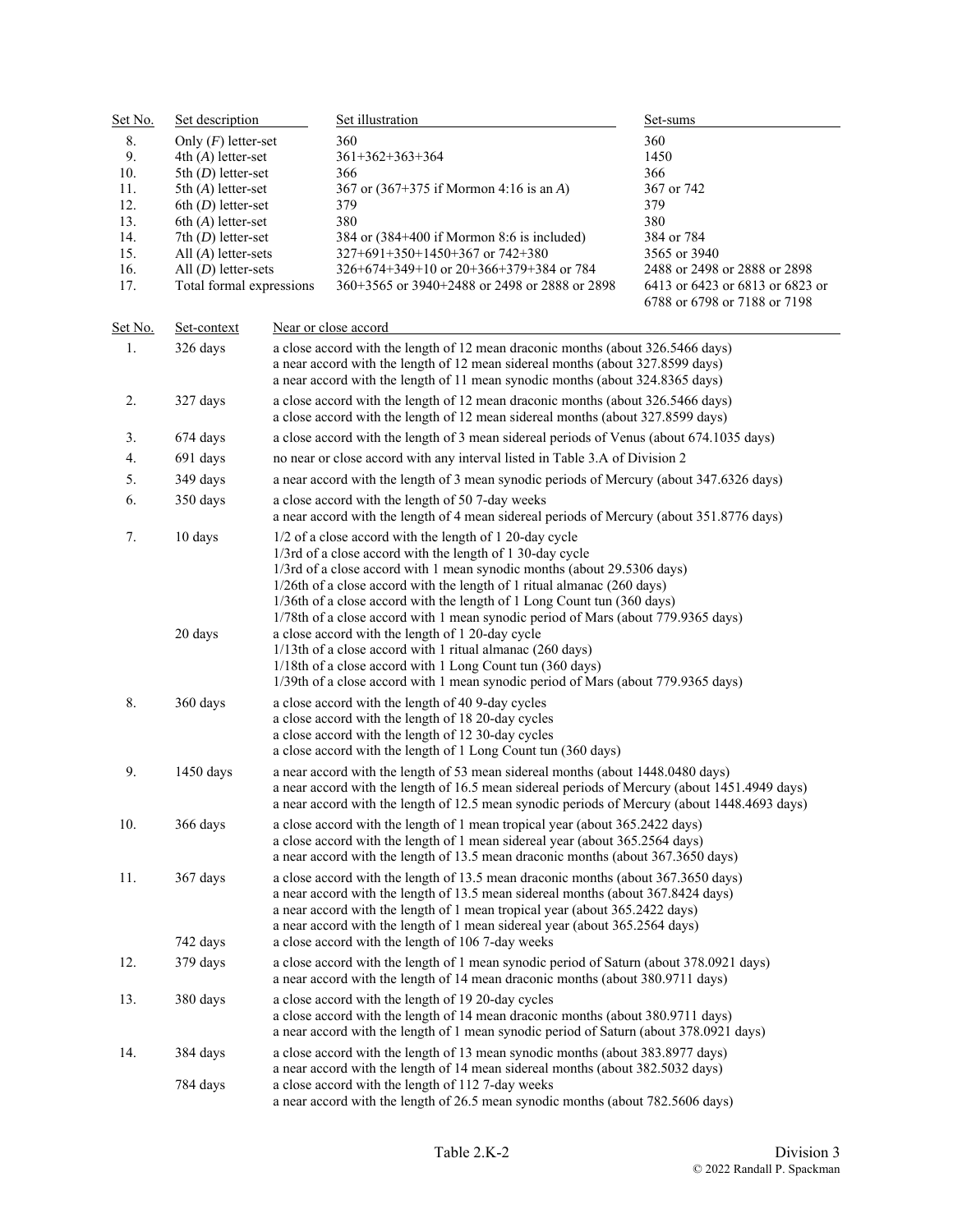| Set No. | Set-context | Near or close accord                                                                                                                                                                                                                                      |
|---------|-------------|-----------------------------------------------------------------------------------------------------------------------------------------------------------------------------------------------------------------------------------------------------------|
| 15.     | $3565$ days | a close accord with the length of 130.5 mean sidereal months (about 3565.4766 days)<br>a close accord with the length of 131 mean draconic months (about 3564.8008 days)                                                                                  |
|         | $3940$ days | a close accord with the length of 197 20-day cycles                                                                                                                                                                                                       |
|         |             | a close accord with the length of 34 mean synodic periods of Mercury (about 3939.8634 days)                                                                                                                                                               |
| 16.     | 2488 days   | a near accord with the length of 91 mean sidereal months (about 2486.2711 days)<br>a near accord with the length of 91.5 mean draconic months (about 2489.9181 days)<br>a near accord with the length of 7 13-sidereal month years (about 2486.2711 days) |
|         | $2498$ days | a near accord with the length of 91.5 mean sidereal months (about 2499.9319 days)                                                                                                                                                                         |
|         | 2888 days   | no near or close accord with any interval listed in Table 3.A of Division 2                                                                                                                                                                               |
|         | $2898$ days | a close accord with the length of 414 7-day weeks                                                                                                                                                                                                         |
|         |             | a close accord with the length of 322 9-day cycles                                                                                                                                                                                                        |
|         |             | a close accord with the length of 106.5 mean draconic months (about 2898.1014 days)                                                                                                                                                                       |
|         |             | a near accord with the length of 106 mean sidereal months (about 2896.0960 days)<br>a near accord with the length of 25 mean synodic periods of Mercury (about 2896.9385 days)                                                                            |
| 17.     | $6413$ days | a close accord with the length of 18.5 mean draconic years (about 6412.4714 days)                                                                                                                                                                         |
|         | 6423 days   | a close accord with the length of 217.5 mean synodic months (about 6422.9033 days)                                                                                                                                                                        |
|         |             | a close accord with the length of 236 mean draconic months (about 6422.0839 days)                                                                                                                                                                         |
|         |             | a close accord with the length of 11 mean synodic periods of Venus (about 6423.1383 days)<br>a near accord with the length of 73 mean sidereal periods of Mercury (about 6421.7655 days)                                                                  |
|         | $6813$ days | a close accord with the length of 757 9-day cycles                                                                                                                                                                                                        |
|         | 6823 days   | a near accord with the length of 231 mean synodic months (about 6821.5663 days)                                                                                                                                                                           |
|         | 6788 days   | a near accord with the length of 248.5 mean sidereal months (about 6789.4325 days)                                                                                                                                                                        |
|         |             | a near accord with the length of 249.5 mean draconic months (about 6789.4489 days)                                                                                                                                                                        |
|         | $6798$ days | no near or close accord with any interval listed in Table 3.A of Division 2                                                                                                                                                                               |
|         | 7188 days   | no near or close accord with any interval listed in Table 3.A of Division 2                                                                                                                                                                               |
|         | 7198 days   | a close accord with the length of 264.5 mean draconic months (about 7197.6322 days)                                                                                                                                                                       |
|         |             | a near accord with the length of 263.5 mean sidereal months (about 7199.2574 days)                                                                                                                                                                        |

|         |                            | Informal and possibly informal expressions <sup>2</sup>                                          |                                                                                                    |
|---------|----------------------------|--------------------------------------------------------------------------------------------------|----------------------------------------------------------------------------------------------------|
| Set No. | Set description            | Set illustration                                                                                 | Set-sums                                                                                           |
| 1.      | 1st $(J)$ letter-set       | 10                                                                                               | 10                                                                                                 |
| 2.      | Only $(T)$ letter-set      | 24                                                                                               | 24                                                                                                 |
| 3.      | 2nd $(J)$ letter-set       | 11                                                                                               | 11                                                                                                 |
| 4.      | 1st $(M)$ letter-set       | $\Box$ or $[11+12]$ + $\Box$ or $[11+12]$                                                        | $\Box$ or [22 or 24]                                                                               |
| 5.      | 1st $(Q)$ letter-set       | 4                                                                                                | $\overline{4}$                                                                                     |
| 6.      | $3rd(J)$ letter-set        | 15                                                                                               | 15                                                                                                 |
| 7.      | 2nd $(M)$ letter-set       | $\Box$ or [15 or 16]                                                                             | $\Box$ or [15 or 16]                                                                               |
| 8.      | 2nd $(Q)$ letter-set       | 16                                                                                               | 16                                                                                                 |
| 9.      | $3rd(M)$ letter-set        | $\Box$ or [345]                                                                                  | $\Box$ or [345]                                                                                    |
| 10.     | Only $(R)$ letter-set      | $\Box$ or (10 if Mormon 3:4 is an R)                                                             | $\Box$ or 10                                                                                       |
| 11.     | 4th $(M)$ letter-set       | $\Box$ or [361]                                                                                  | $\Box$ or [361]                                                                                    |
| 12.     | $3rd(Q)$ letter-set        | $\Box$ or (375 if Mormon 4:16 is a Q)                                                            | $\Box$ or 375                                                                                      |
| 13.     | 5th $(M)$ letter-set       | $\Box$ or [375]                                                                                  | $\Box$ or [375]                                                                                    |
| 14.     | All $(J)$ letter-sets      | $10+11+15$                                                                                       | 36                                                                                                 |
| 15.     | All $(M)$ letter-sets      | $\Box$ or [22 or 24]+ $\Box$ or [15 or 16]+ $\Box$ or [345]+<br>$\Box$ or [361]+ $\Box$ or [375] | $\Box$ or [1118] or [1121]                                                                         |
| 16.     | All $(O)$ letter-sets      | $4+16+$ or 375                                                                                   | 20 or 395                                                                                          |
| 17.     | Total informal expressions | $36+24+$ or [1118] or [1121]+20 or 395+ or 10                                                    | 80 or 90 or 455 or 465<br>or [1198 or 1201 or 1208]<br>or 1211 or 1573 or 1576<br>or 1583 or 1586] |

|              |                     | Set No. Set-context Near or close accord                  |
|--------------|---------------------|-----------------------------------------------------------|
| $\mathbf{1}$ | 10 days (see above) |                                                           |
|              | 24 davs             | 1/15th of a close accord with 1 Long Count tun (360 days) |

 $\mu^2$  Mormon 1:2-3, 6, 8, 11-12, 15; 2:1-2, 20; 3:4, 7; 4:16-17.

<span id="page-2-0"></span>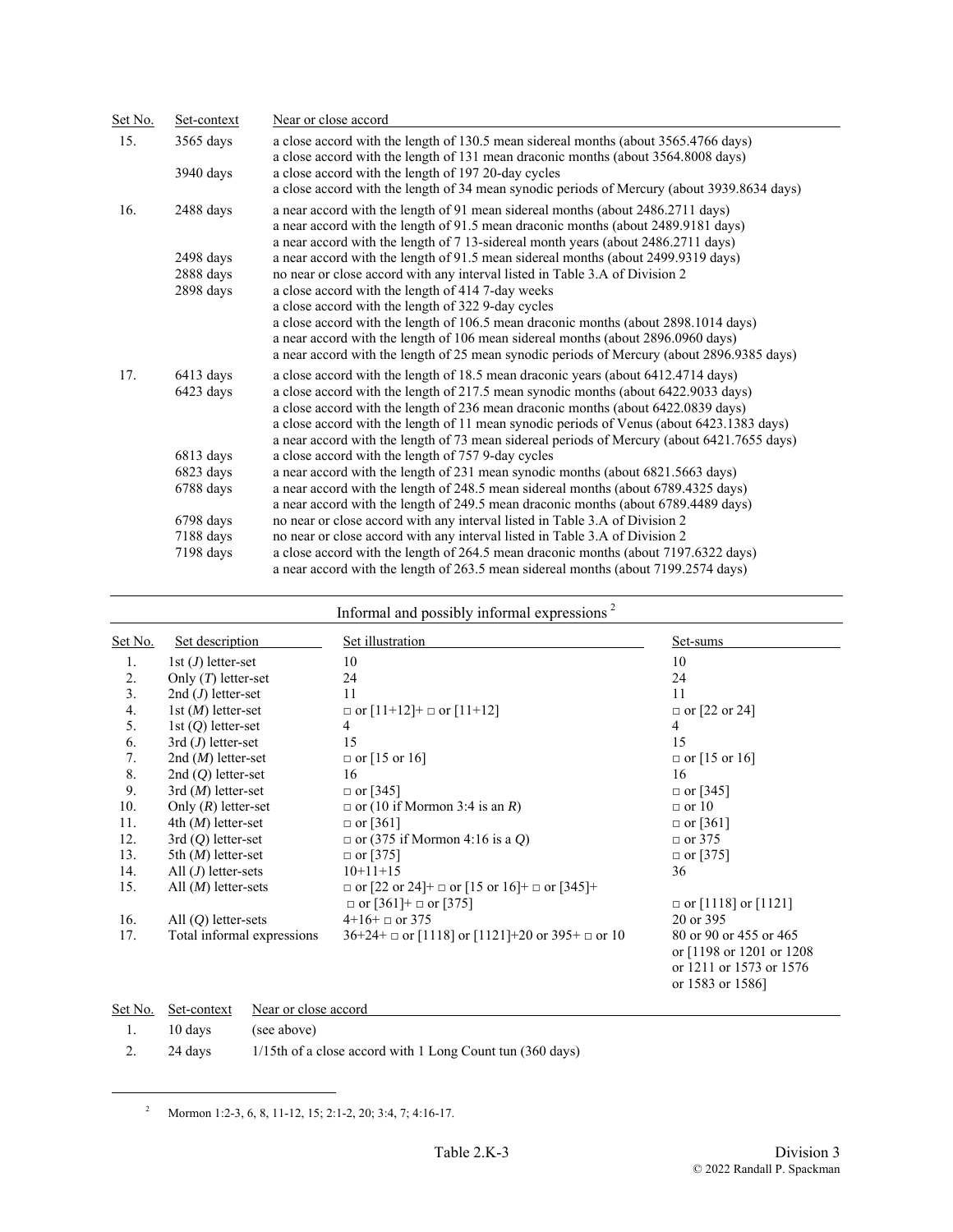| Set No.<br>3 <sub>1</sub> | Set-context<br>11 days           | Near or close accord<br>1/8th of a close accord with 1 mean sidereal period of Mercury (about 87.9694 days)                                                                                                                                                                                                                                                                                                                                                                                                                                                                                                                                                                                                                                                                                                                                                                                                                                                                                                                                                                                                        |  |  |  |
|---------------------------|----------------------------------|--------------------------------------------------------------------------------------------------------------------------------------------------------------------------------------------------------------------------------------------------------------------------------------------------------------------------------------------------------------------------------------------------------------------------------------------------------------------------------------------------------------------------------------------------------------------------------------------------------------------------------------------------------------------------------------------------------------------------------------------------------------------------------------------------------------------------------------------------------------------------------------------------------------------------------------------------------------------------------------------------------------------------------------------------------------------------------------------------------------------|--|--|--|
|                           |                                  | 1/53rd of a close accord with 1 mean synodic period of Venus (about 583.9217 days)                                                                                                                                                                                                                                                                                                                                                                                                                                                                                                                                                                                                                                                                                                                                                                                                                                                                                                                                                                                                                                 |  |  |  |
| 4.                        | 22 days<br>24 days               | 1/4th of a close accord with 1 mean sidereal period of Mercury (about 87.9694 days)<br>(see above)                                                                                                                                                                                                                                                                                                                                                                                                                                                                                                                                                                                                                                                                                                                                                                                                                                                                                                                                                                                                                 |  |  |  |
| 5.                        | 4 days                           | 1/5th of a close accord with 1 20-day cycle<br>1/7th of a close accord with 1 mean draconic month (about 27.2122 days)<br>1/7th of a close accord with 1 mean sidereal month (about 27.3217 days)<br>1/65th of a close accord with 1 ritual almanac (260 days)<br>1/90th of a close accord with 1 Long Count tun (360 days)<br>1/91st of a close accord with 1 computing year (364 days)<br>1/22nd of a close accord with 1 mean sidereal period of Mercury (about 87.9694 days)<br>1/29th of a close accord with 1 mean synodic period of Mercury (about 115.8775 days)<br>1/56th of a close accord with 1 mean sidereal period of Venus (about 224.7012 days)<br>1/133rd of a close accord with 1 18-synodic month year (about 531.5506 days)<br>1/146th of a close accord with 1 mean synodic period of Venus (about 583.9217 days)<br>1/195th of a close accord with 1 mean synodic period of Mars (about 779.9365 days)<br>1/1083rd of a close accord with 1 mean sidereal period of Jupiter (about 4332.8486 days)<br>1/2691st of a close accord with 1 mean sidereal period of Saturn (about 10764.44 days) |  |  |  |
| 6.                        | 15 days                          | 1/2 of a close accord with 1 30-day cycles<br>1/2 of a close accord with 1 mean synodic month (about 29.5306 days)<br>1/15th of a close accord with 1 mean sidereal period of Venus (about 224.7012 days)<br>1/24th of a close accord with 1 Long Count tun (360 days)<br>1/52nd of a close accord with 1 mean synodic period of Mars (about 779.9365 days)                                                                                                                                                                                                                                                                                                                                                                                                                                                                                                                                                                                                                                                                                                                                                        |  |  |  |
| 7.                        | 15 days<br>16 days               | (see above)<br>1/14th of a close accord with 1 mean sidereal period of Venus (about 224.7012 days)                                                                                                                                                                                                                                                                                                                                                                                                                                                                                                                                                                                                                                                                                                                                                                                                                                                                                                                                                                                                                 |  |  |  |
| 8.                        | 16 days                          | (see above)                                                                                                                                                                                                                                                                                                                                                                                                                                                                                                                                                                                                                                                                                                                                                                                                                                                                                                                                                                                                                                                                                                        |  |  |  |
| 9.                        | 345 days                         | a near accord with the length of 1 mean draconic year (about 346.6201 days)                                                                                                                                                                                                                                                                                                                                                                                                                                                                                                                                                                                                                                                                                                                                                                                                                                                                                                                                                                                                                                        |  |  |  |
| 10.                       | 10 days                          | (see above)                                                                                                                                                                                                                                                                                                                                                                                                                                                                                                                                                                                                                                                                                                                                                                                                                                                                                                                                                                                                                                                                                                        |  |  |  |
| 11.                       | 361 days                         | 1/12th of a close accord with 1 mean sidereal period of Jupiter (about 4332.8486 days)                                                                                                                                                                                                                                                                                                                                                                                                                                                                                                                                                                                                                                                                                                                                                                                                                                                                                                                                                                                                                             |  |  |  |
| 12.                       | 375 days                         | no near or close accord with any interval listed in Table 3.A of Division 2                                                                                                                                                                                                                                                                                                                                                                                                                                                                                                                                                                                                                                                                                                                                                                                                                                                                                                                                                                                                                                        |  |  |  |
| 13.                       | 375 days                         | (see above)                                                                                                                                                                                                                                                                                                                                                                                                                                                                                                                                                                                                                                                                                                                                                                                                                                                                                                                                                                                                                                                                                                        |  |  |  |
| 14.                       | 36 days                          | a close accord with the length of 4 9-day cycles<br>1/10th of a close accord with 1 Long Count tun (360 days)<br>1/299th of a close accord with 1 mean sidereal period of Saturn (about 10764.44 days)                                                                                                                                                                                                                                                                                                                                                                                                                                                                                                                                                                                                                                                                                                                                                                                                                                                                                                             |  |  |  |
| 15.                       | 1118 days<br>$1121$ days         | a close accord with the length of 86 13-day cycles<br>a close accord with the length of 41 mean sidereal months (about 1120.1881 days)<br>a near accord with the length of 38 mean synodic months (about 1122.1624 days)                                                                                                                                                                                                                                                                                                                                                                                                                                                                                                                                                                                                                                                                                                                                                                                                                                                                                           |  |  |  |
| 16.                       | $20 \ \mathrm{days}$<br>395 days | (see above)<br>a close accord with the length of 14.5 mean draconic months (about 394.5772 days)<br>a close accord with the length of 4.5 mean sidereal periods of Mercury (about 395.8623 days)<br>a near accord with the length of 14.5 mean sidereal months (about 396.1641 days)                                                                                                                                                                                                                                                                                                                                                                                                                                                                                                                                                                                                                                                                                                                                                                                                                               |  |  |  |
| 17.                       | 80 days                          | a close accord with the length of 4 20-day cycles<br>a near accord with the length of 3 mean sidereal months (about 81.9650 days)<br>a near accord with the length of 3 mean draconic months (about 81.6367 days)                                                                                                                                                                                                                                                                                                                                                                                                                                                                                                                                                                                                                                                                                                                                                                                                                                                                                                  |  |  |  |
|                           | 90 days                          | a close accord with the length of 10 9-day cycles<br>a close accord with the length of 3 30-day cycles<br>1/4 of a close accord with 1 Long Count tun (360 days)<br>a near accord with the length of 3 mean synodic months (about 88.5198 days)                                                                                                                                                                                                                                                                                                                                                                                                                                                                                                                                                                                                                                                                                                                                                                                                                                                                    |  |  |  |
|                           | 455 days                         | a close accord with the length of 65 7-day weeks<br>a close accord with the length of 35 13-day cycles                                                                                                                                                                                                                                                                                                                                                                                                                                                                                                                                                                                                                                                                                                                                                                                                                                                                                                                                                                                                             |  |  |  |
|                           | 465 days                         | a close accord with the length of 17 mean sidereal months (about 464.4682 days)                                                                                                                                                                                                                                                                                                                                                                                                                                                                                                                                                                                                                                                                                                                                                                                                                                                                                                                                                                                                                                    |  |  |  |
|                           | 1198 days                        | a near accord with the length of 4 mean synodic periods of Mercury (about 463.5102 days)<br>a close accord with the length of 44 mean draconic months (about 1197.3377 days)<br>a near accord with the length of 3 mean synodic periods of Jupiter (about 1196.6526 days)                                                                                                                                                                                                                                                                                                                                                                                                                                                                                                                                                                                                                                                                                                                                                                                                                                          |  |  |  |
|                           | $1201$ days                      | a near accord with the length of 44 mean sidereal months (about 1202.1530 days)                                                                                                                                                                                                                                                                                                                                                                                                                                                                                                                                                                                                                                                                                                                                                                                                                                                                                                                                                                                                                                    |  |  |  |
|                           | 1208 days<br>$1211$ days         | no near or close accord with any interval listed in Table 3.A of Division 2<br>a close accord with the length of 173 7-day weeks                                                                                                                                                                                                                                                                                                                                                                                                                                                                                                                                                                                                                                                                                                                                                                                                                                                                                                                                                                                   |  |  |  |
|                           |                                  |                                                                                                                                                                                                                                                                                                                                                                                                                                                                                                                                                                                                                                                                                                                                                                                                                                                                                                                                                                                                                                                                                                                    |  |  |  |

÷,